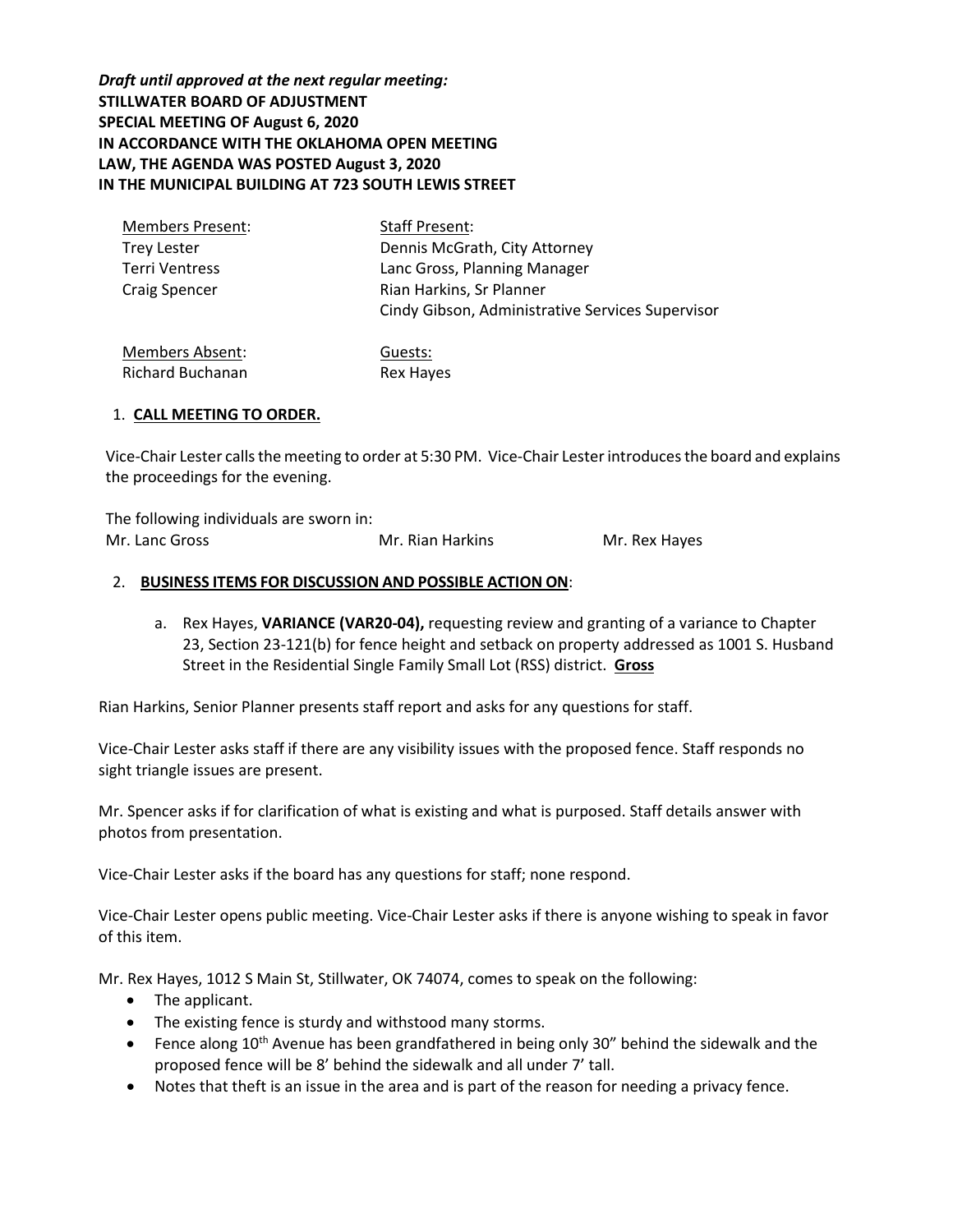- Unusual circumstance because the property line is so near the sidewalk it leaves no room to move the fence to meet code without taking out an existing storm shelter used by the property owner and others on the block.
- All other properties in the surrounding area are zoned commercial except this property.
- No citizens have complained in regards to the fence.
- Would be a physical and financial burden to move the fence to meet the minimum setback requirement.
- The block to the west has an existing hedge crossing the sidewalk that is over 7' tall that has not be required to move.
- Here to answer any questions for the board.

Mr. Spencer asks if the fence is currently built or is it a new fence that will be built in the future. Mr. Hayes responds that the fence has been there for over 12 years.

Vice-Chair Lester asks if Mr. Hayes is rebuilding the fence or what is the explanation as to why this item is before the board now. Mr. Hayes states he is unsure why this has become an issue; once the house was demolished this issue arose at that time. Mr. Hayes states he intends no changes to the fence unless forced to do so by City of Stillwater.

Mr. Harkins states, for Board information, staff was advised by Code Enforcement that during the removal of the house the fence was being worked on triggering them to make contact with the property owner to advise him to either apply for a variance to put it back where it was or place it where code requires. Vice-Chair Lester thanks staff for the information.

Mr. Spencer asks to clarify if the fence has received any modification or will it receive any further modification. Mr. Hayes responds that he intends to do nothing further with the fence if allowed to keep it where it is.

Mr. Spencer asks if there was truly any modifications to the fence or not. Mr. Hayes states he thinks there was a misunderstanding as there was no work done on it. After the house was knocked down a fence was constructed around it while cleaning up but no change was made to the existing fence.

Vice-Chair Lester asks the applicant what the owner's intention is for this property in the future. Mr. Hayes states that he intends to eventually turn it over to management or sell it and move on once he settles everything here.

Vice-Chair Lester asks for any further questions for the applicant; none respond. Vice-Chair Lester asks for anyone else wishing to speak in favor of the item; none respond. Vice-Chair Lester asks for anyone wishing to speak in opposition of the item; none respond. Vice-Chair Lester closes the public hearing and asks for staff alternatives.

Mr. Harkins presents staff alternatives and asks for any questions; none respond

Vice-Chair Lester opens for Board discussion.

Ms. Ventress states that she drives by the subject property regularly and has not been disturbed by what is located there; realizes it is an older property and the fence has been located there for quite some time and basically grandfathered in; and if Mr. Hayes was building a new house on the lot or something of that effect it would be different but doesn't see any reason for action to be taken at this time.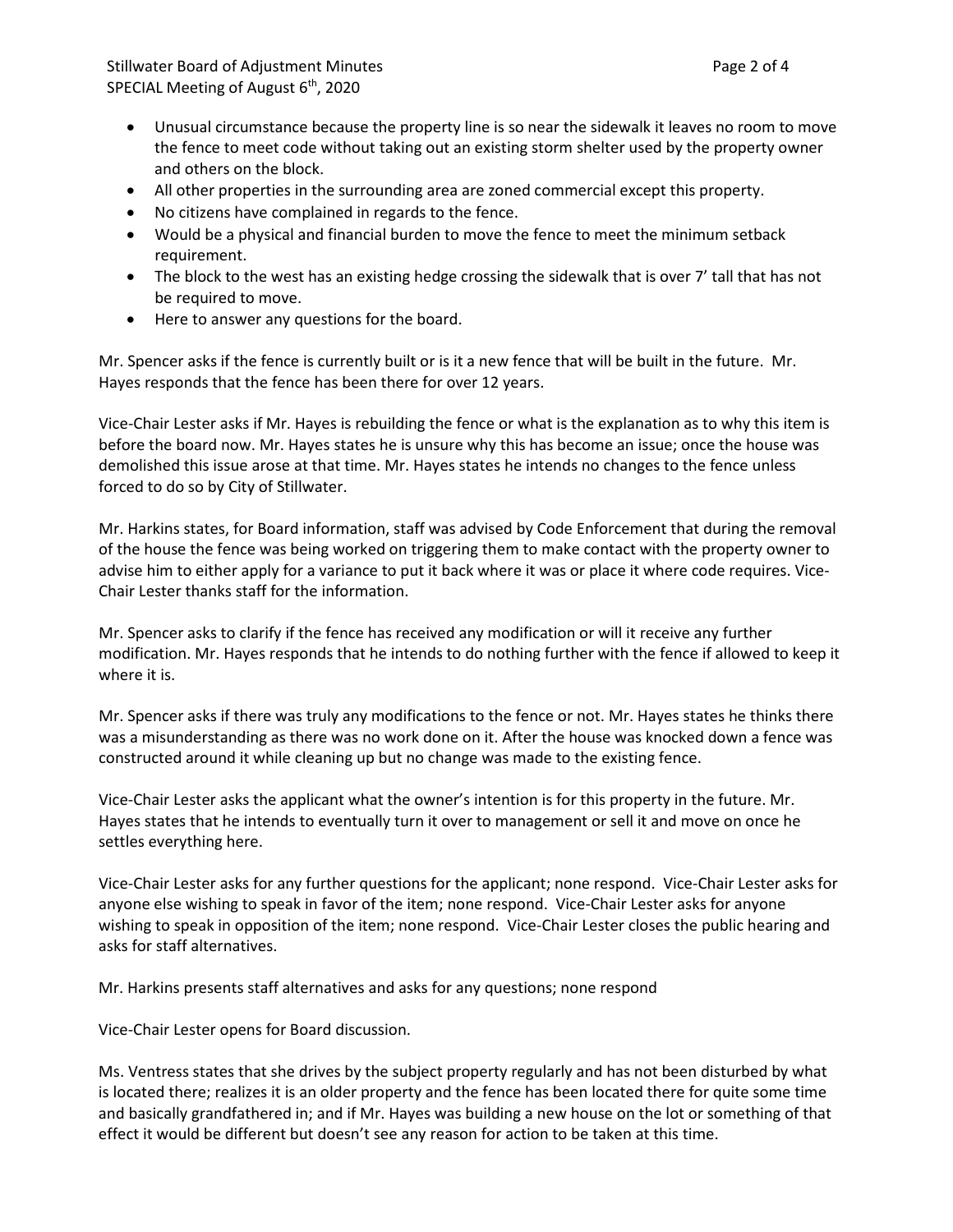Mr. Spencer states he's confused as to why this items it before the board to begin with. Ms. Ventress responds that based on the dates it appears that the demolishing of the residence may be what triggered this issue.

Mr. Spencer discusses how the application meets the required four criteria and asks Vice-Chair Lester for his opinion.

Vice-Chair Lester states he agrees with the justification given but has a question for Mr. McGrath regarding future property owners and what would be the trigger to revisit the issues if the fence is changed.

Mr. McGrath states they can make the motion conditional to apply only to the current property owner. Vice-Chair Lester responds that he doesn't necessarily wish to make it owner specific but design specific in that if the fence is approved and property sold this fence couldn't be altered without requesting a new variance from the board.

Mr. McGrath states that they could just grant the variance as requested and any future changes would be required to get a variance. Vice-Chair Lester thanks Mr. McGrath for the clarification.

**Mr. Spencer moved, Ms. Ventress seconded to approve the variance given the hardship provided is that the property owner is unable to protect his personal property without a fence and it is already in place; it is a peculiar property because it is a corner lot with the restrictive side yard setback ordinances and the fence is existing; it does not appear to be any detriment to the public good as it conceals the property; and it's also the minimum necessary because it is already constructed and gives the height needed to give the desired privacy.** 

| Roll Call: | Ventress | Lester | Vacant | <b>Buchanan</b> | Spencer |
|------------|----------|--------|--------|-----------------|---------|
|            | Yes      | Yes    | N/A    | Absent          | Yes     |

*Time: 27 Minutes*

# 3. MEETING SUMMARY FOR DISCUSSION AND POSSIBLE ACTION:

a. Special Meeting Summary of June 4, 2020

# **Ms. Ventress moved, Vice-Chair Lester seconded to approve the draft minutes as presented.**

| Roll Call: | <b>Ventress</b> | Lester | Vacant | <b>Buchanan</b> | Spencer |
|------------|-----------------|--------|--------|-----------------|---------|
|            | Yes             | Yes    | N/A    | Absent          | Yes     |

*Time: 2 Minutes*

b. Special Meeting Summary of July 9, 2020

### **Mr. Spencer moved, Ms. Ventress seconded to approve the draft minutes as presented.**

| Roll Call: | Ventress | ∟ester | Vacant | <b>Buchanan</b> | Spencer |
|------------|----------|--------|--------|-----------------|---------|
|            | Yes      | Yes    | N/A    | Absent          | Yes     |

*Time: 1 Minute*